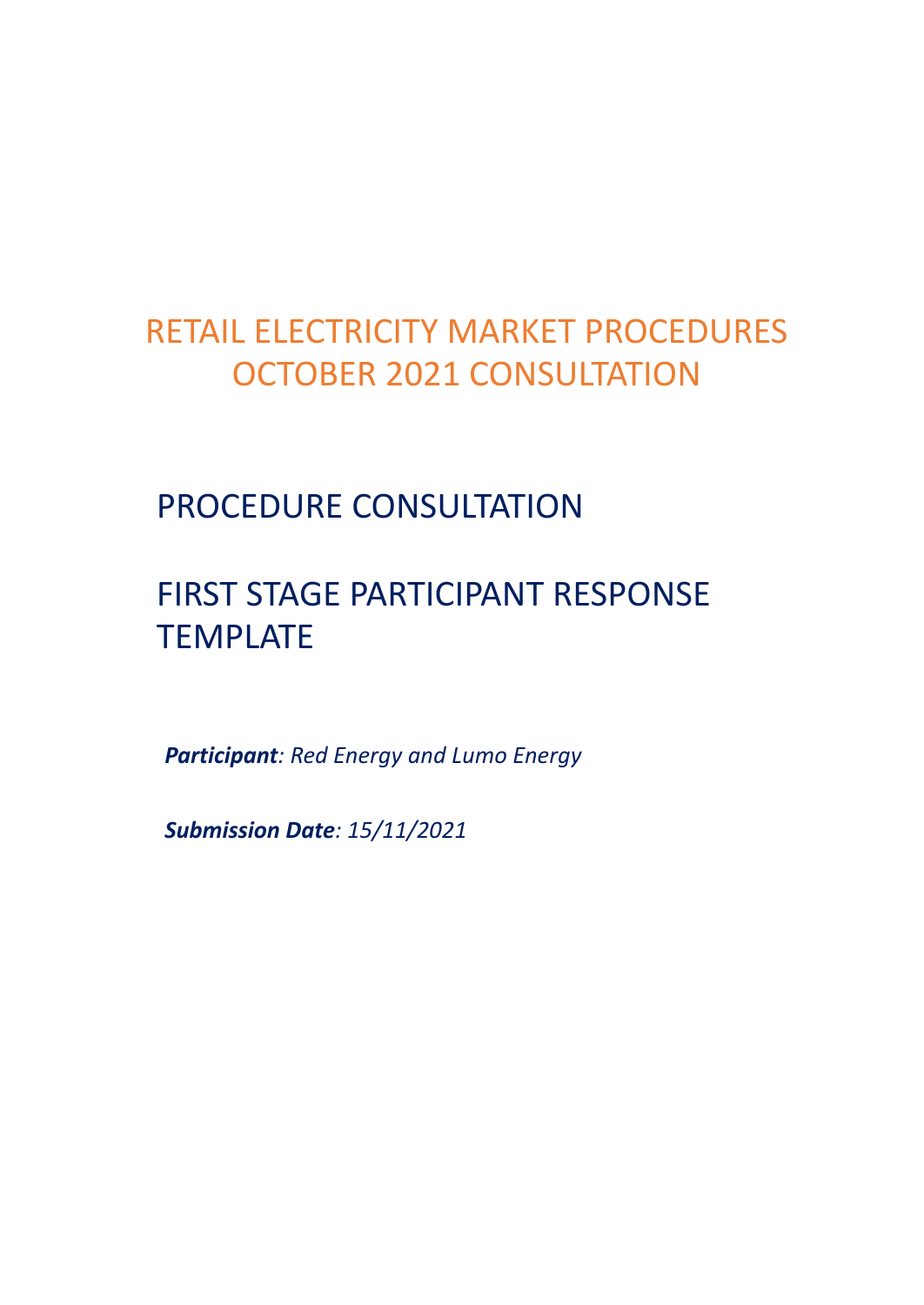### Table of Contents

| 1.  | Context                                                                                                                                       | 3              |
|-----|-----------------------------------------------------------------------------------------------------------------------------------------------|----------------|
| 2.  | Questions on proposed changes                                                                                                                 | 3              |
| 3.  | Feedback on proposed amendments                                                                                                               | $\overline{4}$ |
| 4.  | Feedback on consolidations                                                                                                                    | $\overline{4}$ |
| 5.  | Meter Data File Format Specification (MDFF) NEM12 & NEM13                                                                                     | 5              |
| 6.  | B2B E-Hub Participant Accreditation and Revocation Process                                                                                    | 5              |
| 7.  | Metrology Procedure: Part A - National Electricity Market (Metrology Procedure: Part A)                                                       | 6              |
| 8.  | Standing Data for MSATS (Standing Data document)                                                                                              | 6              |
| 9.  | MSATS Procedures: Consumer Administration and Transfer Solution (CATS) Procedure Principles and<br><b>Obligation (MSATS Procedures: CATS)</b> | 6              |
| 10. | MSATS Procedures: Procedure for the Management of Wholesale, Interconnector, Generator and Sample<br>(WIGS) NMIS (MSATS Procedures: WIGS)     | 6              |
| 11. | Metrology Procedure: Part B - National Electricity Market (Metrology Procedure: Part B)                                                       | $\overline{7}$ |
| 12. | MSATS Procedures: (Meter Data Management) MDM Procedures                                                                                      | $\overline{7}$ |
| 13. | NEM RoLR Processes Part A and Part B                                                                                                          | $\overline{7}$ |
| 14. | Retail Electricity Market Procedures - Glossary and Framework (Glossary/Framework)                                                            | 8              |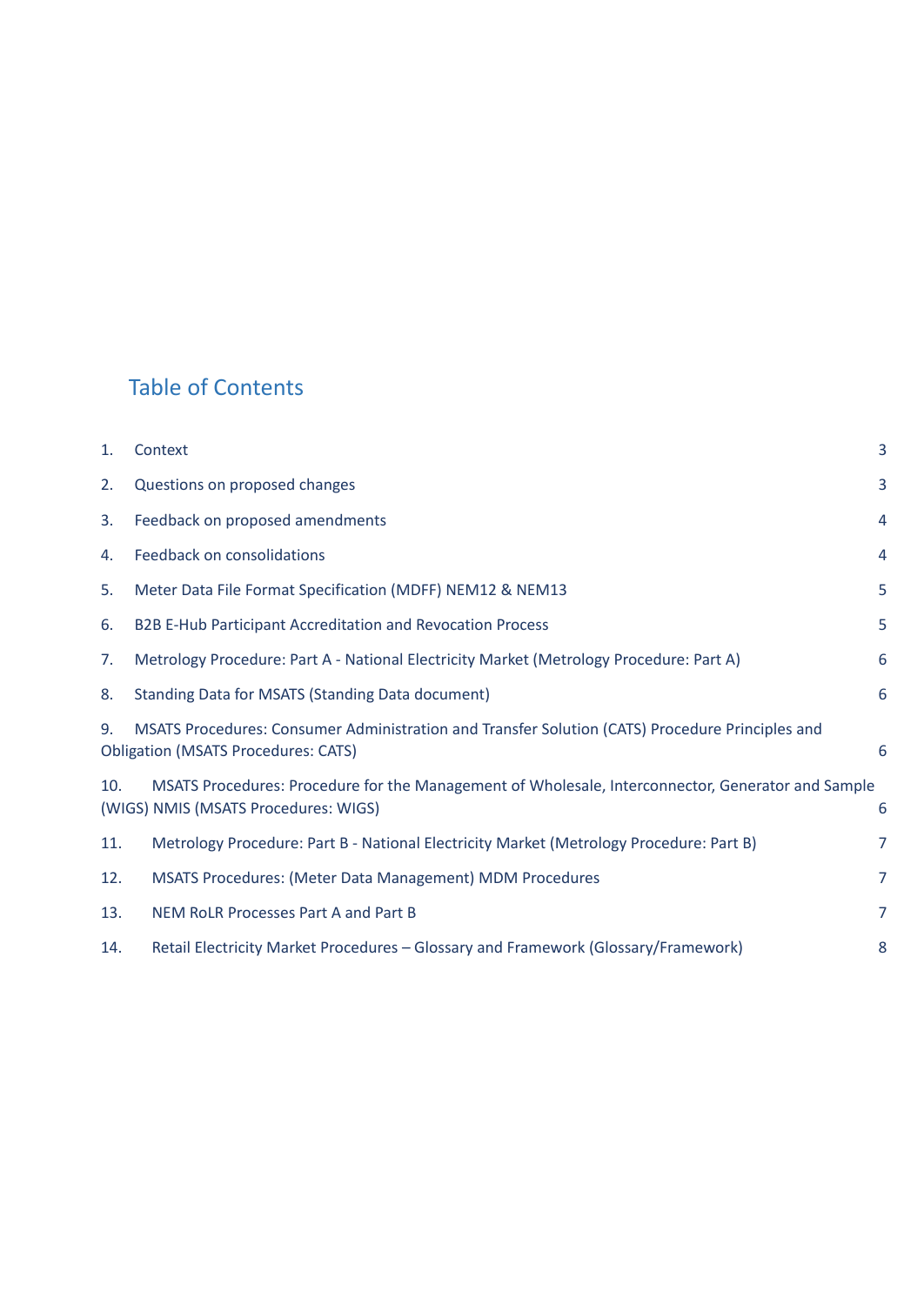#### **1. Context**

This template is to assist stakeholders in giving feedback about the changes detailed in the initial draft procedures associated with the Retail Electricity Market Procedures October 2021 consultation.

The changes being proposed are because of NER rule changes which have occurred requiring changes to AEMO's Retail Electricity Market Procedures and the following proposed changes by proponents and AEMO to implement recommended process improvements.

#### **2. Questions on proposed changes**

<span id="page-2-1"></span><span id="page-2-0"></span>

| <b>Heading</b>                                                                                                                                                                                                                                                                                                     | Participant<br><b>Comments</b>                                                                                                                                                                            |
|--------------------------------------------------------------------------------------------------------------------------------------------------------------------------------------------------------------------------------------------------------------------------------------------------------------------|-----------------------------------------------------------------------------------------------------------------------------------------------------------------------------------------------------------|
| Does your organisation support the proposals contained in the Issues Paper? If not, please specify areas in which your organisation<br>disputes AEMO's assessment (include ICF reference number) of the proposal and include information that supports your rationale<br>why you do not support AEMO's assessment. | Red Energy and<br>Lumo Energy (Red<br>and Lumo) support<br>the proposals<br>contained in the<br>issues paper.                                                                                             |
| Are there better options to accommodate the change proposals that better achieve the required objectives? What are the pros and<br>cons of these options? How would they be implemented?                                                                                                                           | In regards to<br>ICF_037, Red and<br>Lumo continue to<br>see value in the<br>Connection<br><b>Configuration field</b><br>being<br>representative of<br>both phases<br>available and<br>phases in use - as |